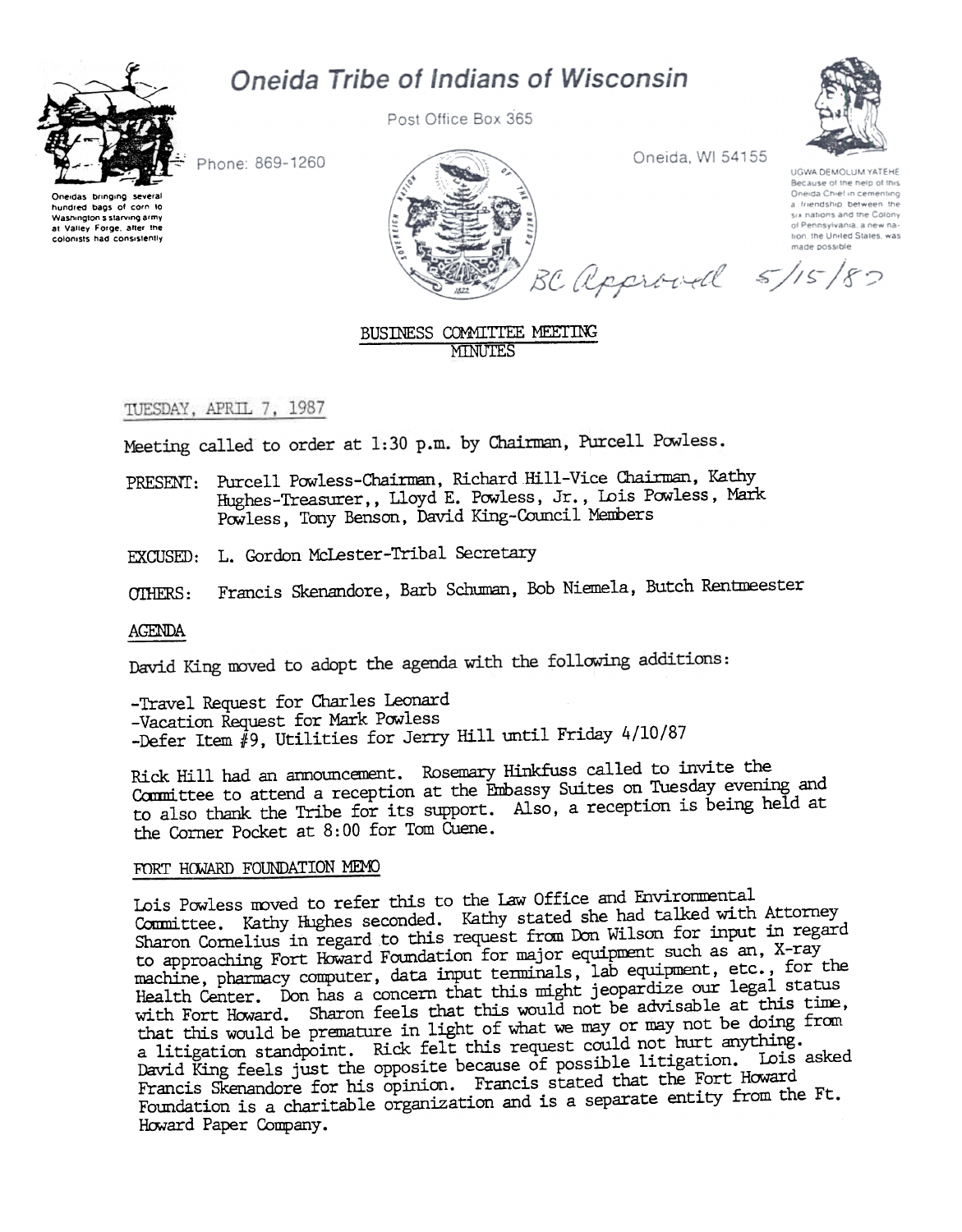#### Fort Howard (Continued)

Motion by hand count was Mark, Lois, Tony in favor, Rick and Kathy opposed. David abstained. Motion carried.

#### HOUS ING AUTHORITY REQUEST

Tony Benson mved to approve the request fran the Oneida Housing Board of Commissioners' motion on March 26, 1987 for Lois Powless to be reinstated as liaison to the Housing Authority. Mark Powless seconded. Vote by hand count was Mark, Kathy, Tony in favor, Rick and David opposed, Lois abstained. Motion carried.

## MINUTES TO BE APPROVED

Minutes of February 27, 1987 - Approved as written Minutes of March 3, 1987 - Approved as written Minutes of March 6, 1987 - Approved as corrected (Under 464 Arbor Day, "Pierre Property" instead of Pierce) Minutes of March 10, 1987 - Approved as written Minutes of March 17, 1987 - Approved as written Minutes of March 20, 1987 - Approved as corrected (Change 20 to March 20) Minutes of March 25, 1987 - Approved as writt Minutes of March 27, 1987 - Approved as corrected (p.3 under Thelma McLester Appeal, ad: "Lloyd Powless moved to refer to the"

#### PERSONNEL

Lois Powless moved to table until Barbara Schuman is present. Kathy Hughes seconded. Motion carried.

#### REVOLVING LOAN PROGRAM

Lois Powless moved to refer the request to change the name of the Revolving Loan Program to the Land Committee. David King seconded. Motion carried.

#### BOARD OF TRUSTEES NOMINATION

Lois Powless moved to approve the request from Judi Jourdan to be considered for nomination to the Board of Trustees to the Institute of hrerican Indian and Alaska Native Culture and Arts Development. Rick seconded. Motion carried.

#### AMERICAN INDIAN ADVISORY COMMITTEE

Letter from Timothy Cullen of DHSS requesting Tribe's feelings in regard to reactivating the DHSS American Indian Advisory Committee. They would like to have our comments by April 15, 1987.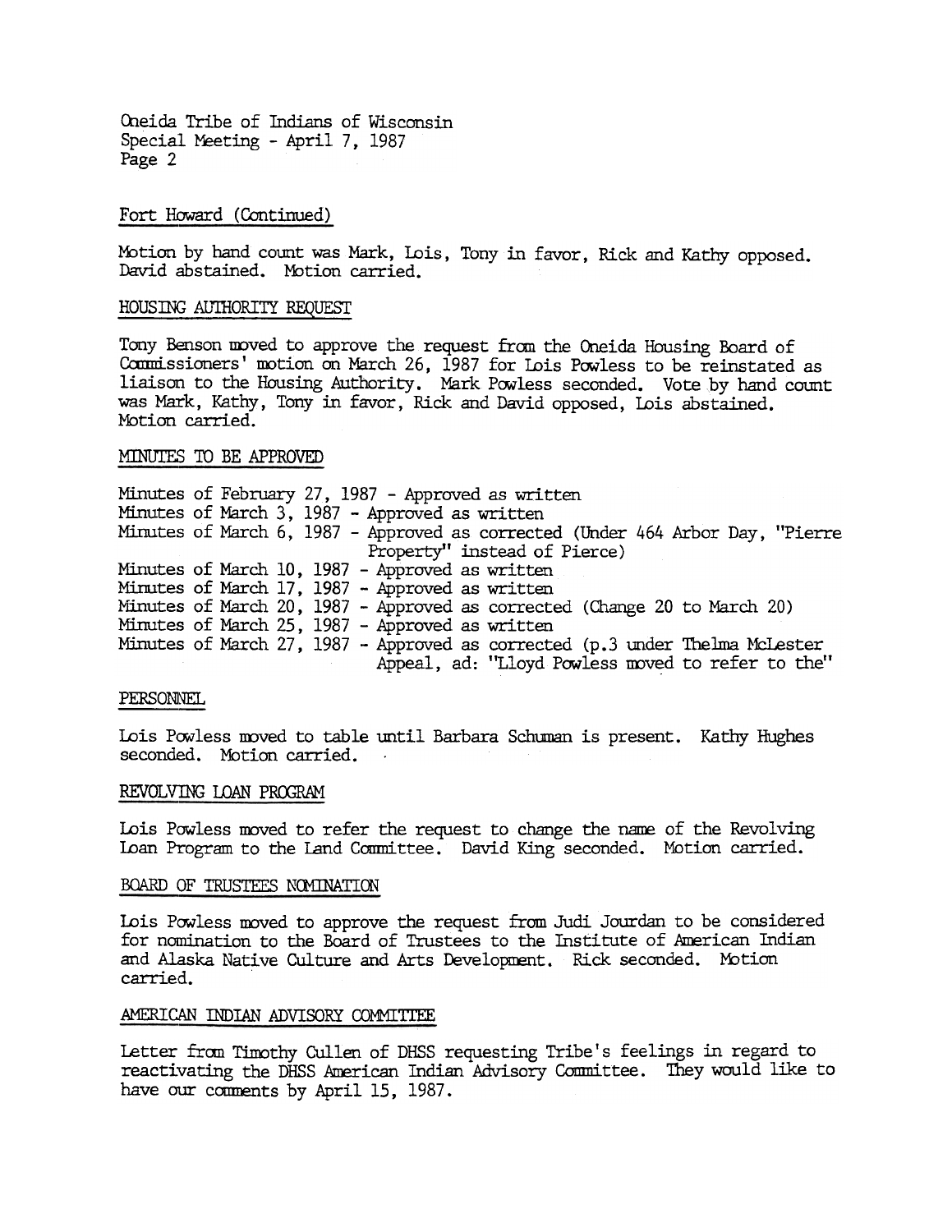#### American Indian Advisory (Continued)

Tony Benson made a motion that we support reactivating the DHSS American Indian Advisory Conmittee. David seconded. Motion carried. Tony Benson will work on drafting a letter.

## REQUEST TO JOIN IN AN AMICUS CURIAE BRIEF - Francis Skenandore

Lois Powless moved to approve the recommendation that the Oneida Tribe join the amicus curiae brief in the case entitled Central Machinery v. State of Arizona. Kathy Hughes seconded. Mark abstained. Motion carried.

#### REQUESr FOR TRAVEL

Lois Powless moved to deny the request from Rick Hill to approve Charles Leonard to travel to Washington, D. C. for the Oneida/New York Land Claims meeting. Mark Powless seconded.

Rick asked why they felt this should be denied. Lois stated that she feels Rick and Gordon can handle this. Rick stated that the purpose of Charlie attending as stated in his memo were for (a) to show Oneida video, receive comments from other communities; (b) help record session as Oneidas of Wisconsin took responsibility to talce minutes of negotiating meeting, (c) for negotiating team to discuss public relations as it relates to the claim, (d) schedule meetings with congressional representatives for Purcell Powless and Jerry Hill in reference to pending bingo legislation. Rick feels that they could handle the recording but feels they should be canpletely involved in the discussions. Mark did not feel that Charlie should be participating as a non-Indian and others might object to this. Ridk stated that the Oneida Tribe had taken on the responsibility of recording the minutes at the last meeting held, as New York State reneged on everything .

Lois and Mark voted in favor. Rick, Kathy David and Tony opposed. Motion failed.

Rick moved to approve the travel. David seconded. Mark & Lois oppose Motion carried.

Mark still feels that there could be someone from the P.R. staff that could serve the same function the Public Relations staff are all Oneida members. He does not feel that a non-Oneida should be involved in this process.

Francis stated also that Charlie has been working with Jerry Hill and he is setting up political meetings with various congressional people for Purcell Powless and Jerry Hill for the Indian Gaming legislation on the 21st & 22nd.

## REQUEST FOR VACATION - Mark Powless

Kathy Hughes moved to approve the vacation request for Mark Powless from April 9 & 10, 1987. David seconded. Mark abstained. Motion carried.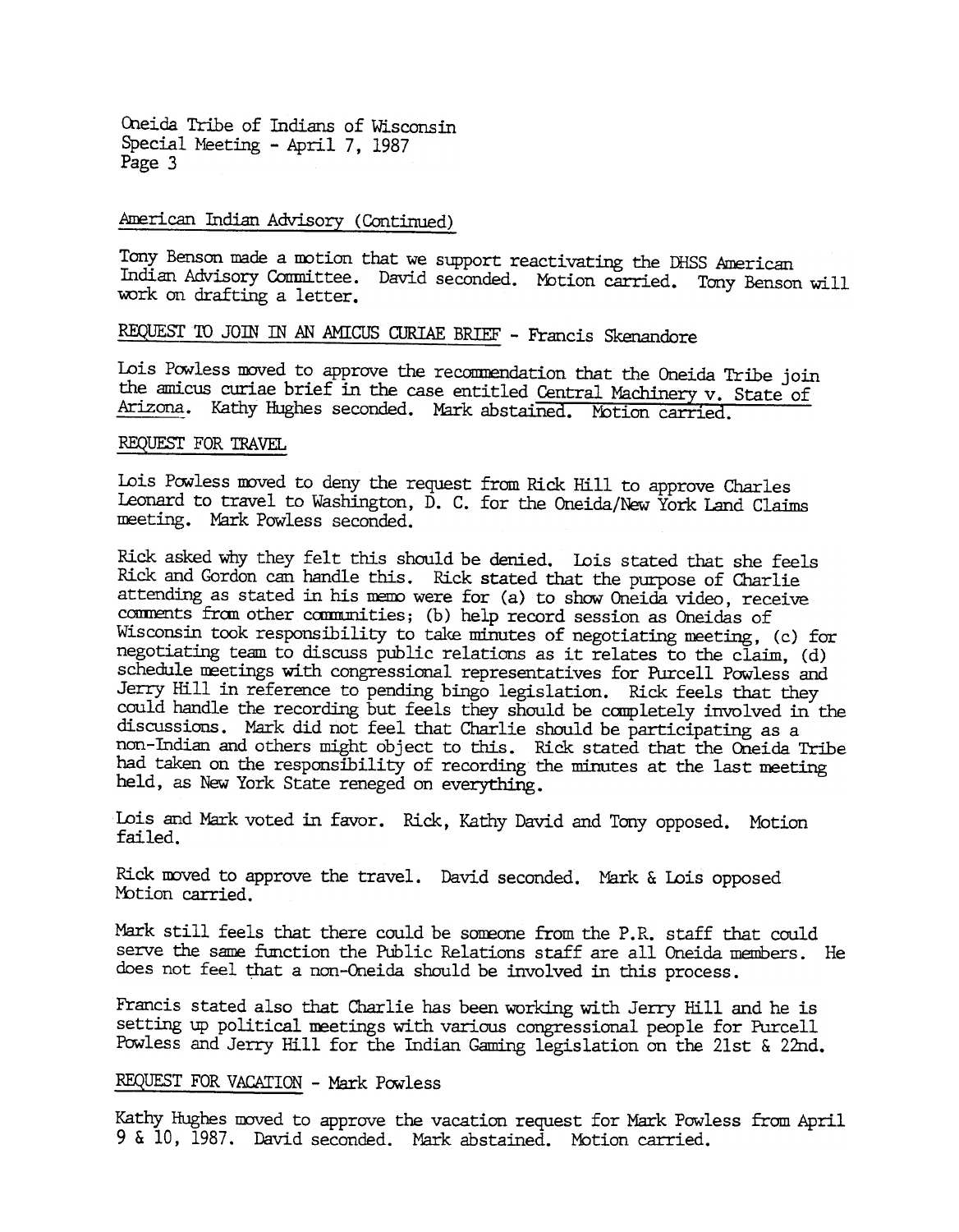#### PERSONNEL

Mark Powless moved to take Personnel from the table. Tony Benson seconded Motion carried.

Barbara Schuman, Butch Rentmeester and Bob Niemela arrived for Personnel.

Lois Powless moved to approve the request for Personnel to create four (4) new job descriptions which makes up  $(9)$  new positions as follows: Maintenance Carpenter (3) Building Maintenance Worker (2) GroundsKeeper/Snowplow Operator (1) Part-time Temporary GroundsKeeper (3) (April-September)

Also, the request for a procedural exception for the following people:

4-1-86 King, Albert - Maintenance Carpenter 6-30-86 Moore, Keith - Maintenance Carpente: 6-30-86 Smith, Philip - Maintenance Carpenter 4-1-86 Lemieux, Roland - GroundsKeeper/Snowplow

David seconded. Discussion followed on Policies & Procedures being followed as to these people being on longer than three months. Also there is nothing in the Policies & Procedures for extension of anergency /temporary people. It was stated that these people were not working steady all this tine that they were only called in when needed. These people are being reccmnended because of their job performance. Bob Niemela stated that these requests for new positions were submitted for quite some time and were cut on last year's budget. These requests are on next year's budget but they have projects for work right up until September. Discussion continued on enrollment as Roland Lemieux is not tribally enrolled.

Mark Powless made a motion to amend original motion to exclude Roland Lemieux from that particular position because he is not a tribal member and that this position be posted. Kathy seconded.

After further discussion on the request being made because of job performance the vote was called for:

Vote on amendment: Mark, Kathy in favor; Lois, Tony, David opposed. Motion failed.

Vote on main motion: Mark, Tony opposed. Kathy, Lois, David in favor Motion carried.

Tony stated for the record that the reason he opposed is he could go along with the positions but he opposed the procedural exception for putting these people in those jobs.